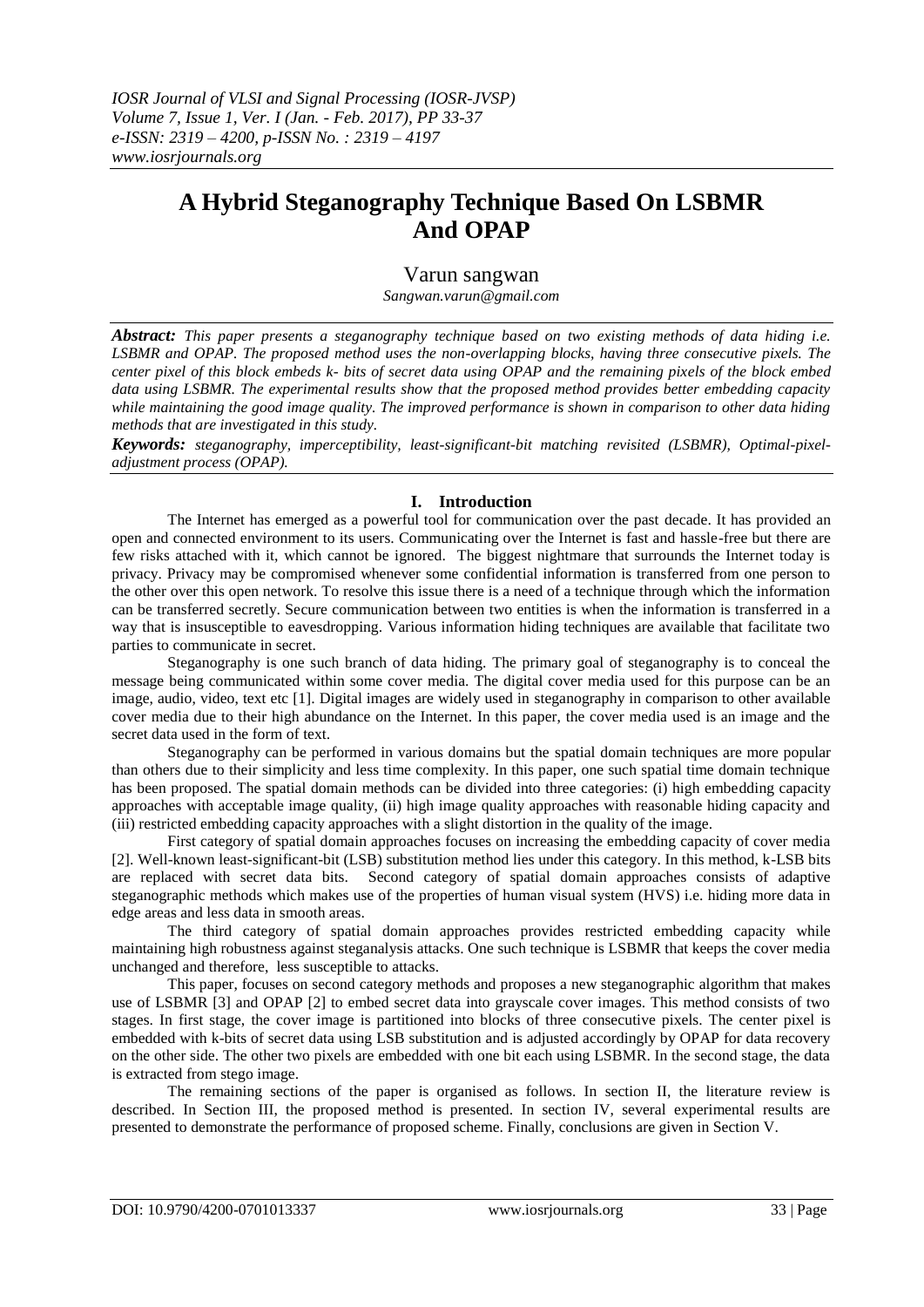# **II. Literature Review**

# **2.1 PVD method**

In 2003, Wu and Tsai used basic property of HVS system and presented a steganography method using PVD [4]. This method hides different amount of secret bits in consecutive non-overlapping pixel pairs by taking the difference value between the pixels of a pixel pair. This method partitions the given cover image into nonoverlappings blocks with two consecutive pixels, say  $p_i$  and  $p_{i+1}$ . Wu and Tsai designed a range table  $R_j$  with ranges varying from 0 to 255. The range table  $R_i$  has six ranges as  $R_1=[0,7]$ ,  $R_2=[8,15]$ ,  $R_3=[16,31]$ ,  $R_4=[32,63]$ ,  $R_5 = [64, 127]$  and  $R_6 = [128, 255]$ . The lower bound and upper bound value of each range is given by  $l_j$  and  $u_j$ . Also, the width of each range is given by  $|R_j|=u_j-l_j+1$ . The method of hiding secret data into the non-overlapping blocks is as follows:

- 1. Calculate the difference value between the two pixels of each block,  $d_i = |p_i p_{i+1}|$ .
- 2. Find the range to which the above calculated  $d_i$  belongs to.
- 3. Compute how many bits of secret data can be embedded in each block of pixel pair,  $t_j = \lfloor log_2 |R_j| \rfloor$ .
- 4. Read  $t_j$  bits from the binary secret data stream and covert into a decimal value  $s_i$ .
- 5. Calculate the new difference value,  $d'_i = l_j + s_i$ .
- 6. Modify the pixels  $p_i$  and  $p_{i+1}$  as,

$$
(p_i, p_{i+1}) =
$$
\n
$$
\begin{cases}\n(p_i + \left[\frac{z}{2}\right], p_{i+1} - \left[\frac{z}{2}\right]) & \text{if } p_i \ge p_{i+1} \text{ and } d_i > d_i \\
(p_i - \left[\frac{z}{2}\right], p_{i+1} + \left[\frac{z}{2}\right]) & \text{if } p_i < p_{i+1} \text{ and } d_i > d_i \\
(p_i - \left[\frac{z}{2}\right], p_{i+1} + \left[\frac{z}{2}\right]) & \text{if } p_i \ge p_{i+1} \text{ and } d_i \le d_i \\
(p_i + \left[\frac{z}{2}\right], p_{i+1} - \left[\frac{z}{2}\right]) & \text{if } p_i < p_{i+1} \text{ and } d_i \le d_i \\
(1)\n\end{cases}
$$

where  $z = |d_i - d'_i|$ . This process is repeated for each of the block to obtain the stego image.

### **2.2 PVD and LSB replacement method**

In 2005, Wu *et al.* proposed a steganographic method inspired by PVD technique [5]. This method partitions the given cover image into non-overlappings blocks with two consecutive pixels, say  $p_i$  and  $p_{i+1}$ . Here, the range table  $R_i$  with ranges varying from 0 to 255 is divided into 'lower level' and 'higher level'. In case of div=15, lower level contains ranges  $R_1 = [0,7]$  and  $R_2 = [8,15]$  while higher level contains ranges  $R_3 = [16,31]$ ,  $R_4=[32,63], R_5=[64,127]$  and  $R_6=[128,255]$ . The lower bound and upper bound value of each range is given by  $l_i$ and  $u_j$ . Also, the width of each range is given by  $|R_j| = u_j - l_j + 1$ . Now, for each block difference value is calculated as,  $d_i = |p_i - p_{i+1}|$ .

*Case I:* If the difference value  $d_i$  falls in the range of lower level, then LSB substitution method is used to embed 6bits of secret data. The procedure is as follows:

Let the 6-bits secret data is  $S = a_1, a_2, a_3, a_4, a_5, a_6$ .

- 1. Replace 3-LSB of  $p_i$  with  $a_1, a_2, a_3$  to obtain  $p'_i$ .
- 2. Replace 3-LSB of  $p_{i+1}$  with  $a_4$ ,  $a_5$ ,  $a_6$  to obtain  $p'_{i+1}$ .
- 3. Calculate the new difference value  $d'_{i} = |p'_{i} p'_{i+1}|$ .
- 4. If the new difference value falls in the higher level, then perform the readjusting operation.

$$
(p'_{i}, p'_{i+1}) = \begin{cases} p'_{i} - 8, p'_{i+1} + 8 & \text{if } p'_{i} \ge p'_{i+1} \\ p'_{i} + 8, p'_{i+1} - 8 & \text{if } p'_{i} < p'_{i+1} \end{cases} \tag{2}
$$

*Case II:* If the difference value  $d_i$  falls in the higher level range then PVD method is used to embed secret data bits in pixel pairs.

# **III. Proposed work**

This section describes the proposed steganographic method for greyscale cover images. The method consists of two phases: (i) embedding phase and (ii) extracting phase.

# **3.1 Embedding phase**

First the cover image is partitioned into non-overlapping blocks in raster scan manner. Each block has three consecutive pixels in which the center pixel is named as  $p_{ic}$  and the first and third pixels are  $p_{i1}$  and  $p_{i2}$ . The procedure of embedding data is as follows [6]:

1. Consider the *k*-LSBs of  $p_{ic}$  where  $k \in \{3,4,5,6\}$  and transform them into a decimal value  $LSB_i$ .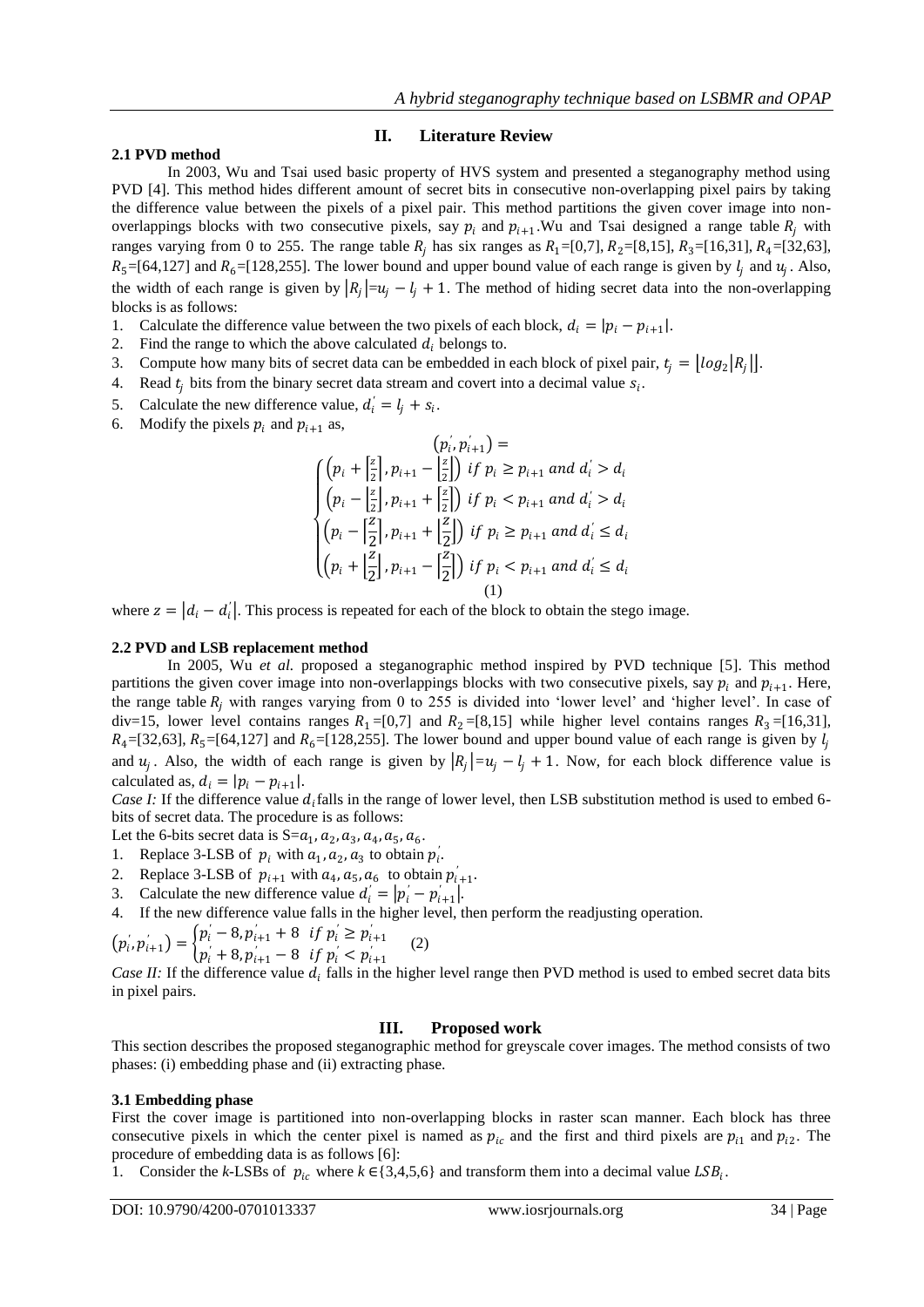- 2. Read *k*-bits of secret data (i.e.  $k \in \{3,4,5,6\}$ ) and replace the *k*-LSBs of  $p_{ic}$  with these *k*-bits of secret data to obtain $p'_{ic}$ . Also, covert the k-secret data bits into decimal equivalent, say  $s_{ic}$ .
- 3. Compute the difference value,  $d = LSB_i s_{ic}$ .
- 4. Using OPAP modify the value of *pic*<sup>'</sup> as follows:

$$
p'_{ic} = \begin{cases} p'_{ic} + 2^k & \text{if } d > 2^{k-1} \text{ and } 0 \le p'_{ic} + 2^k \le 255\\ p'_{ic} - 2^k & \text{if } d < -2^{k-1} \text{ and } 0 \le p'_{ic} - 2^k \le 255\\ p'_{ic} & \text{otherwise} \end{cases}
$$

(3)

5. For data hiding in first and third pixel follow the four cases: *Case I:*  $LSB(p_{i1}) = s_{i1} \& f(p_{i1}, p_{i2}) = s_{i2}$ 

Case II: 
$$
LSB(p_{i1}) = s_{i1} \& f(p_{i1}, p_{i2}) \neq s_{i2}
$$
  
\n
$$
Case III:  $LSB(p_{i1}) \neq s_{i1} \& f(p_{i1} - 1, p_{i2}) = s_{i2}$   
\n
$$
(p'_{i1}, p'_{i2}) = (p_{i1}, p_{i2} \pm 1)
$$
\n
$$
Case IV:  $LSB(p_{i1}) \neq s_{i1} \& f(p_{i1} - 1, p_{i2}) \neq s_{i2}$   
\n
$$
(p'_{i1}, p'_{i2}) = (p_{i1} - 1, p_{i2})
$$
\n
$$
Case IV:  $LSB(p_{i1}) \neq s_{i1} \& f(p_{i1} - 1, p_{i2}) \neq s_{i2}$   
\n
$$
(p'_{i1}, p'_{i2}) = (p_{i1} + 1, p_{i2})
$$
$$
$$
$$

where  $f(p_{i1}, p_{i2}) = LSB(\frac{p_{i1}}{2})$  $\left[\frac{1}{2}\right] + p_{i2}$ ) and  $s_{i1}$ ,  $s_{i2}$  denote two secret bits to be embedded. After embedding process new block will have pixels  $p'_{i1}, p'_{i}$ ,  $p'_{i2}$ . The above procedure will be repeated for each block of cover image to obtain the stego image.

### **3.2 Extracting phase**

In this section the embedded data is recovered from stego image. The stego image is partitioned into nonoverlapping blocks of three pixels each. Then select the second pixel of the block first and perform the extraction process as follows:

- 1. Extract the secret data bits from *k*-LSBs of  $p'_{ic}$  and call it  $s_{ic}$ .
- 2. Obtain  $s_{i1}$  and  $s_{i2}$  using the relation,

$$
s_{i1} = LSB(p'_{i1})
$$
  

$$
s_{i2} = f(p'_{i1}, p'_{i2})
$$

Concatenate  $s_{ic}$ ,  $s_{i1}$  and  $s_{i2}$  to obtain the original secret data bit stream. Apply the above procedure on each block to extract the whole secret data bits.

### **IV. Experimental Results**

This section presents the experimental results of the proposed method and compares the results with the results of PVD method and PVD &LSB replacement method. The test images used for verifying the results are greyscale images of size 512X512, namely 'Lena', 'Peppers', 'Baboon' and 'Boat'. Generally, for performance evaluation of data hiding methods, four criteria are utilized [7]: (i) imperceptibility of stego images, (ii) the embedding capacity, (iii) the complexity and (iv) the robustness of data embedding algorithm. The proposed method tries to satisfy these criteria satisfactorily.

The PSNR value is used to evaluate the distortions of the stego images [8]. It can be computed as

$$
MSE = \frac{1}{M \times N} \sum_{i=1}^{M} \sum_{j=1}^{N} (I(i, j) - Y(i, j))^{2} (4)
$$

 $PSNR = 10log_{10} \left( \frac{Max^2}{MSE} \right)$  $\frac{Wdx}{MSE}$  (5)

where MxN denotes the size of the cover image I and stego image Y. a high PSNR value means good quality of stego image and is highly imperceptible whereas a low PSNR means the opposite. Fig. 1. shows the similarity between cover images and its corresponding stego images and hence proves the proposed method is highly imperceptible.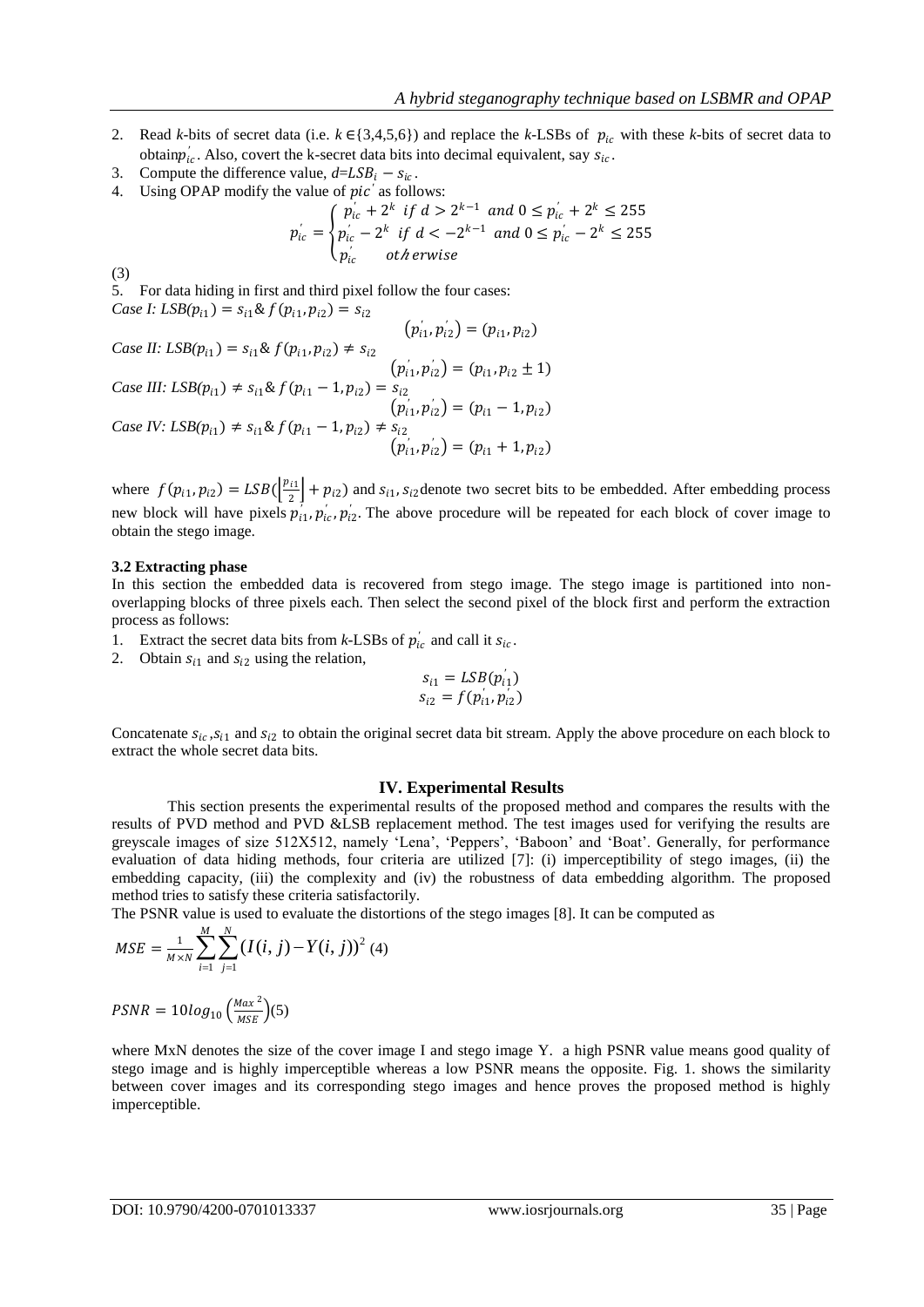*A hybrid steganography technique based on LSBMR and OPAP*

| Cover<br><i>images</i> | <b>PVD</b>             |       | PVD and LSB replacement |       | Proposed method |          |
|------------------------|------------------------|-------|-------------------------|-------|-----------------|----------|
|                        | Capacity, bit PSNR, dB |       | Capacity, bit PSNR, dB  |       | Capacity, bit   | PSNR, dB |
|                        |                        |       |                         |       |                 |          |
| Lena                   | 409,752                | 38.94 | 766,040                 | 36.16 | 524,287         | 38.42    |
| <b>Peppers</b>         | 407,256                | 37.07 | 770,248                 | 35.34 | 524,287         | 38.42    |
| Baboon                 | 457,168                | 33.43 | 717,848                 | 32.63 | 524,287         | 38.43    |
| <b>Boat</b>            | 421,080                | 34.89 | 756,768                 | 33.62 | 524,287         | 38.59    |
|                        |                        |       |                         |       |                 |          |

Table 1. Comparisons of the results between PVD, PVD & LSB replacement and the Proposed method.

The embedding capacity of the proposed method increases as the *k* value increases whereas the PSNR value decreases. The distortions occurred due to increase in embedding capacity are slight and indistinguishable. Table 1 shows the comparison of PSNR values and embedding capacity of the proposed method with the PVD and PVD&LSB replacement methods. Here, the proposed method performs better than the PVD method in both criteria whereas its better than second method in PSNR value and not in terms of embedding capacity.

Generally, the methods designed in spatial domain have a low time complexity. The proposed method falls under spatial domain and also, in this method there is no requirement of readjusting phase or knowledge of any range table as required by PVD and PVD &LSB replacement methods. Thus, the time complexity of the proposed method is low.



**Fig. 2.** (a) standard cover images (b) stego images embedded with data using proposed method.